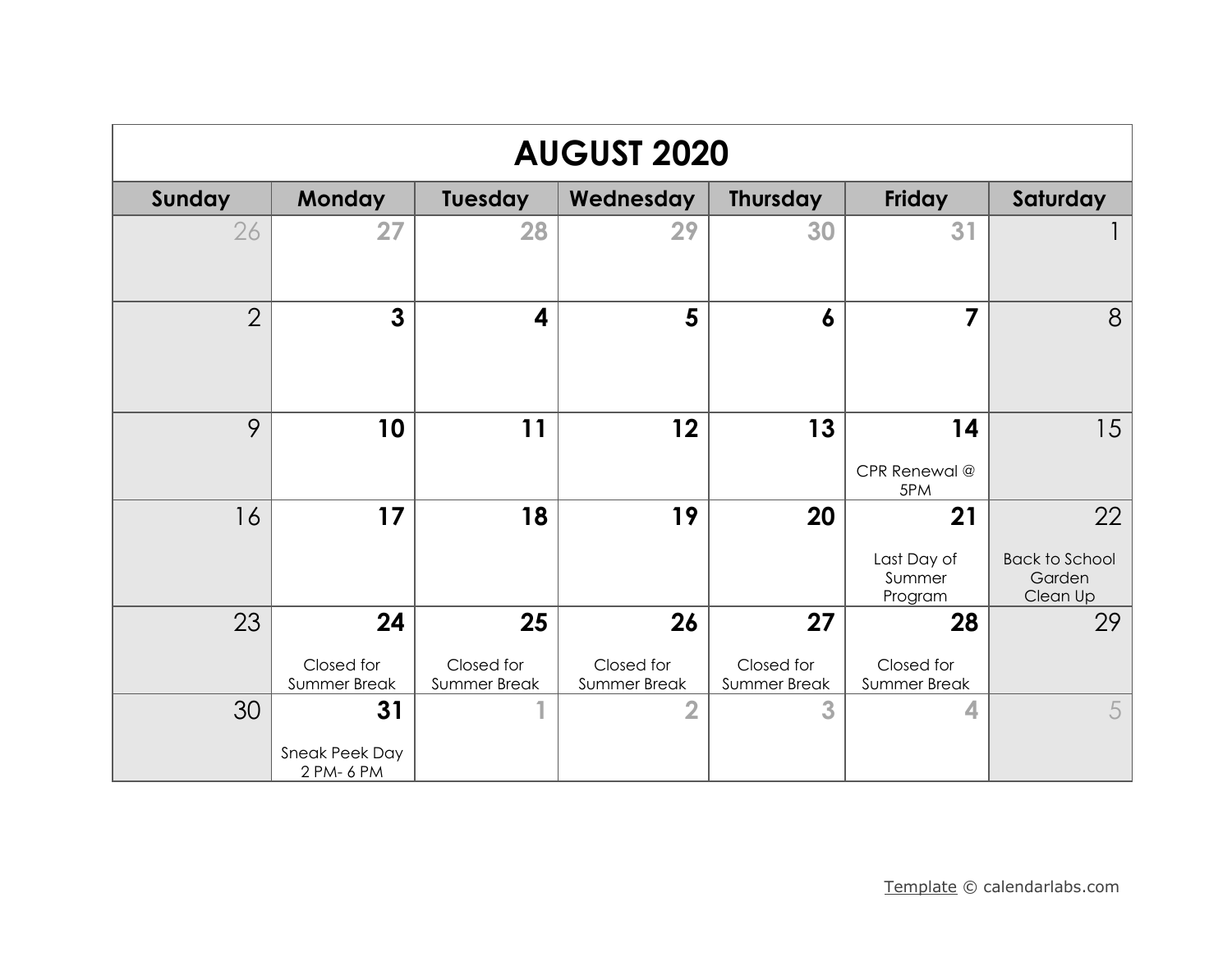| <b>SEPTEMBER 2020</b>                                                                                                         |                                           |                                                       |                |                 |                                                                                      |          |  |
|-------------------------------------------------------------------------------------------------------------------------------|-------------------------------------------|-------------------------------------------------------|----------------|-----------------|--------------------------------------------------------------------------------------|----------|--|
| Sunday                                                                                                                        | <b>Monday</b>                             | Tuesday                                               | Wednesday      | <b>Thursday</b> | <b>Friday</b>                                                                        | Saturday |  |
| 30<br><b>Bible Story God</b><br>Made the World<br>Theme for the Month<br><b>School Rules</b>                                  | 31<br>Harvest of the<br>Month<br>Tomatoes | 1<br>1 <sup>st</sup> Day of School                    | $\overline{2}$ | 3               | 4                                                                                    | 5        |  |
| $\overline{6}$<br><b>Bible Story God</b><br>Made the World<br>Theme for the Month<br>We Are Kind                              | $\overline{7}$<br>Closed<br>Labor Day     | 8                                                     | 9              | 10              | 11                                                                                   | 12       |  |
| 13<br><b>Rally Day Festivities</b><br>TBD due to COVID19<br><b>Bible Story</b><br>Noah's Ark<br>Theme for the month<br>Apples | 14                                        | 15                                                    | 16             | 17              | 18                                                                                   | 19       |  |
| 20<br><b>Bible Story Tower</b><br>of Babel<br>Theme for the Month<br>I Wash My Hands                                          | 21                                        | 22<br>Charleston<br><b>Wrap Sales</b><br><b>Begin</b> | 23             | 24              | 25<br><b>Back to School</b><br>Night & Family<br>Movie Night TBD<br>(Drive-In Style) | 26       |  |
| 27<br><b>Bible Story</b><br>Joseph's Coat of<br><b>Many Colors</b><br>Theme of the Month<br>What Scientists Do                | 28                                        | 29<br>Picture Day                                     | 30             | 1               | $\overline{\mathbf{2}}$                                                              | 3        |  |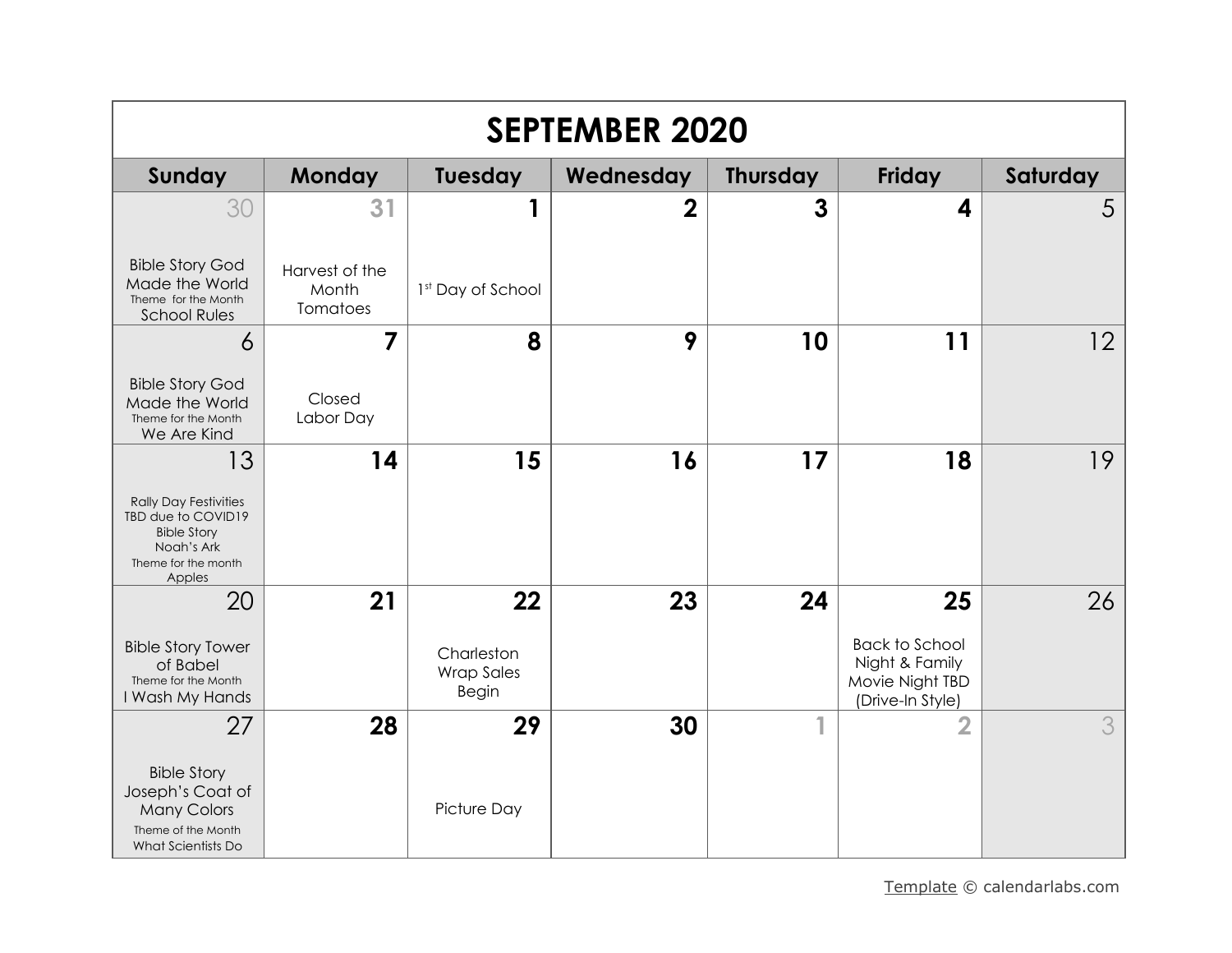|                                                                                                                                         | <b>OCTOBER 2020</b>                            |                    |                                           |                                                 |                                                                                   |                                                                  |  |  |
|-----------------------------------------------------------------------------------------------------------------------------------------|------------------------------------------------|--------------------|-------------------------------------------|-------------------------------------------------|-----------------------------------------------------------------------------------|------------------------------------------------------------------|--|--|
| Sunday                                                                                                                                  | Monday                                         | Tuesday            | Wednesday                                 | <b>Thursday</b>                                 | <b>Friday</b>                                                                     | Saturday                                                         |  |  |
| 27                                                                                                                                      | 28                                             | 29                 | 30                                        |                                                 | $\mathbf 2$                                                                       | 3                                                                |  |  |
| <b>Bible Story</b><br>Joseph's Coat of<br><b>Many Colors</b><br>Theme of the Month<br>What Scientists Do                                | Harvest of the<br>Month<br><b>Bell Peppers</b> |                    |                                           |                                                 | Charleston<br>Wrap Sales End                                                      |                                                                  |  |  |
| $\overline{4}$                                                                                                                          | 5                                              | 6                  | 7                                         | 8                                               | 9                                                                                 | 10                                                               |  |  |
| <b>Bible Story</b><br><b>Moses</b><br>Theme of the Month<br><b>Fire Safety</b>                                                          |                                                |                    |                                           | Pumpkin<br>Patch @<br>Ascension                 |                                                                                   |                                                                  |  |  |
| 11                                                                                                                                      | 12                                             | 13                 | 14                                        | 15                                              | 16                                                                                | 17                                                               |  |  |
| <b>Bible Story</b><br>Moses<br>Theme of the Month<br>Pumpkins &<br>Autumn Leaves                                                        |                                                |                    |                                           | Great CA<br><b>Shakeout Drill</b><br>@ 10:15 AM | Pre-K<br>Conferences                                                              | Preschool<br>Fundraiser<br><b>CANCELED</b><br>due to<br>COVID-19 |  |  |
| 18                                                                                                                                      | 19                                             | 20                 | 21                                        | 22                                              | 23                                                                                | 24                                                               |  |  |
| <b>Bible Story</b><br>Moses<br>Theme of the Month<br>We Vote!                                                                           |                                                |                    |                                           |                                                 |                                                                                   |                                                                  |  |  |
| 25                                                                                                                                      | 26                                             | 27                 | 28                                        | 29                                              | 30                                                                                | 31                                                               |  |  |
| <b>Reformation Sunday</b><br>Festivities TBD due to<br>COVID19<br><b>Bible Story</b><br>Tabernacle<br><b>Theme Nocturnal</b><br>Animals | <b>Red Ribbon</b><br>Week                      | Red Ribbon<br>Week | Picture Make-Up<br><b>Red Ribbon Week</b> | <b>Red Ribbon</b><br>Week                       | <b>Class Harvest</b><br>Celebrations<br>Dress Up Day<br><b>Red Ribbon</b><br>Week | Halloween                                                        |  |  |

[Template](https://www.calendarlabs.com/2019-calendar-templates) © calendarlabs.com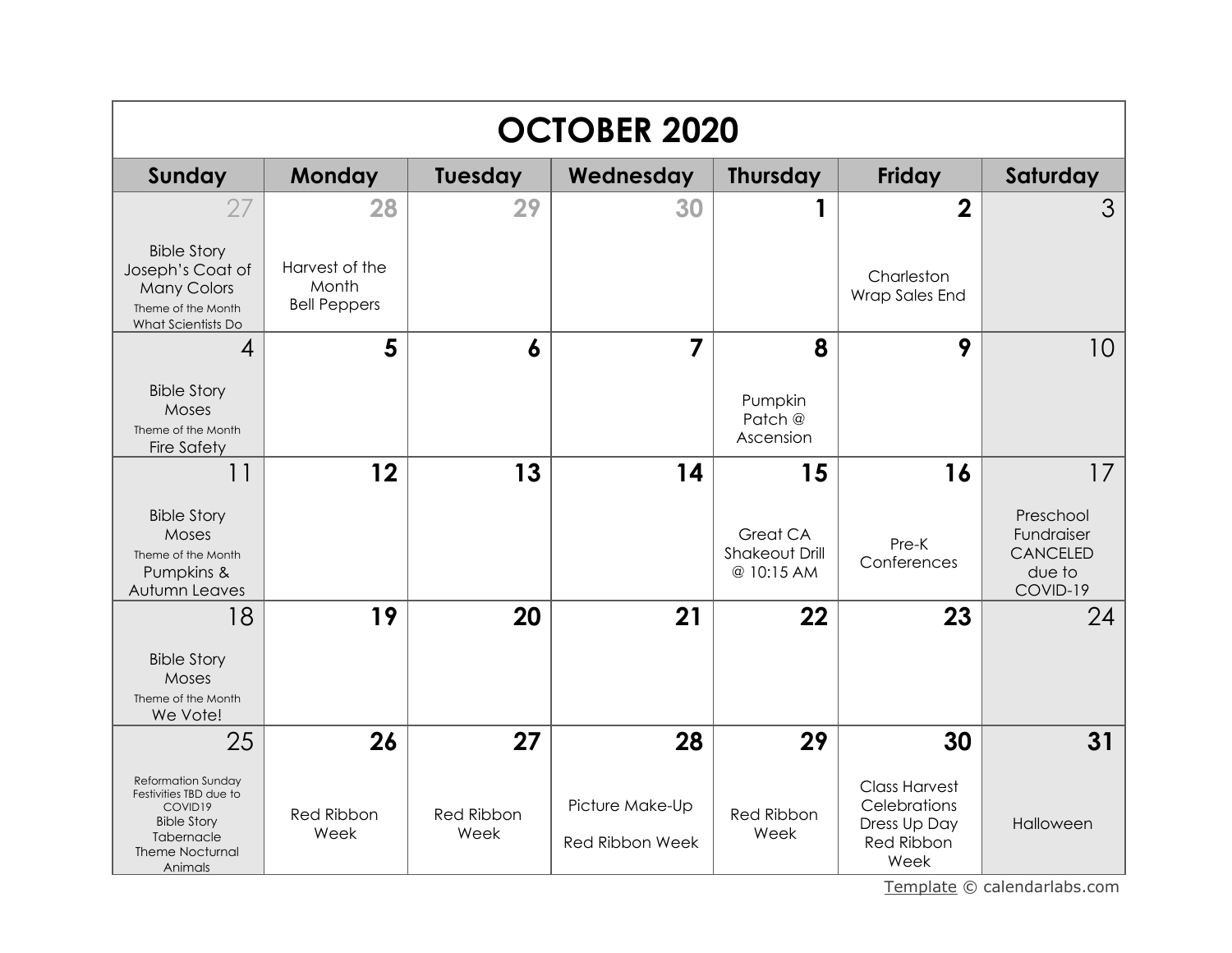| <b>NOVEMBER 2020</b>                                                                                                           |                                              |                                                            |                                              |                               |                      |          |  |
|--------------------------------------------------------------------------------------------------------------------------------|----------------------------------------------|------------------------------------------------------------|----------------------------------------------|-------------------------------|----------------------|----------|--|
| Sunday                                                                                                                         | Monday                                       | <b>Tuesday</b>                                             | Wednesday                                    | <b>Thursday</b>               | <b>Friday</b>        | Saturday |  |
|                                                                                                                                | $\overline{2}$                               | 3                                                          | 4                                            | 5                             | 6                    |          |  |
| Daylight Savings Time<br>Ends<br><b>Bible Story</b><br>Gideon<br>Theme of the Month<br>Night Sky                               | Month Long<br><b>Food Drive</b><br>Kickoff   | <b>Election Day</b>                                        |                                              |                               |                      |          |  |
| 8                                                                                                                              | 9                                            | 10                                                         | 11                                           | 12                            | 13                   | 14       |  |
| <b>Bible Story The Singing</b><br>Shepherd<br>Theme of the Month<br>Veteran's Dav<br>Harvest of the Month<br>Pumpkins & Squash | See's Candy<br>Sales Begin                   |                                                            | Veteran's Day<br>Closed                      |                               |                      |          |  |
| 15                                                                                                                             | 16                                           | 17                                                         | 18                                           | 19                            | 20                   | 21       |  |
| <b>Bible Story Naomi</b><br>& Ruth<br>Theme of the Month<br>Thanksgiving                                                       | <b>Cultural Week</b>                         | <b>Cultural Week</b><br>Chick-Fil-A<br>Dinner Night<br>Out | <b>Cultural Week</b>                         | <b>Cultural Week</b>          | <b>Cultural Week</b> |          |  |
| 22                                                                                                                             | 23                                           | 24                                                         | 25                                           | 26                            | 27                   | 28       |  |
| All Church<br>Worker<br>Conference                                                                                             | All Church<br>Worker<br>Conference<br>Closed | All Church<br>Worker<br>Conference<br>Closed               | All Church<br>Worker<br>Conference<br>Closed | Thanksgiving<br>Day<br>Closed | Closed               |          |  |
| 29                                                                                                                             | 30                                           |                                                            | $\overline{2}$                               | 3                             | $\blacktriangle$     | 5        |  |
| <b>Bible Story</b><br>Christmas Story<br>Theme of the Month<br>Deer in Winter                                                  |                                              |                                                            |                                              |                               |                      |          |  |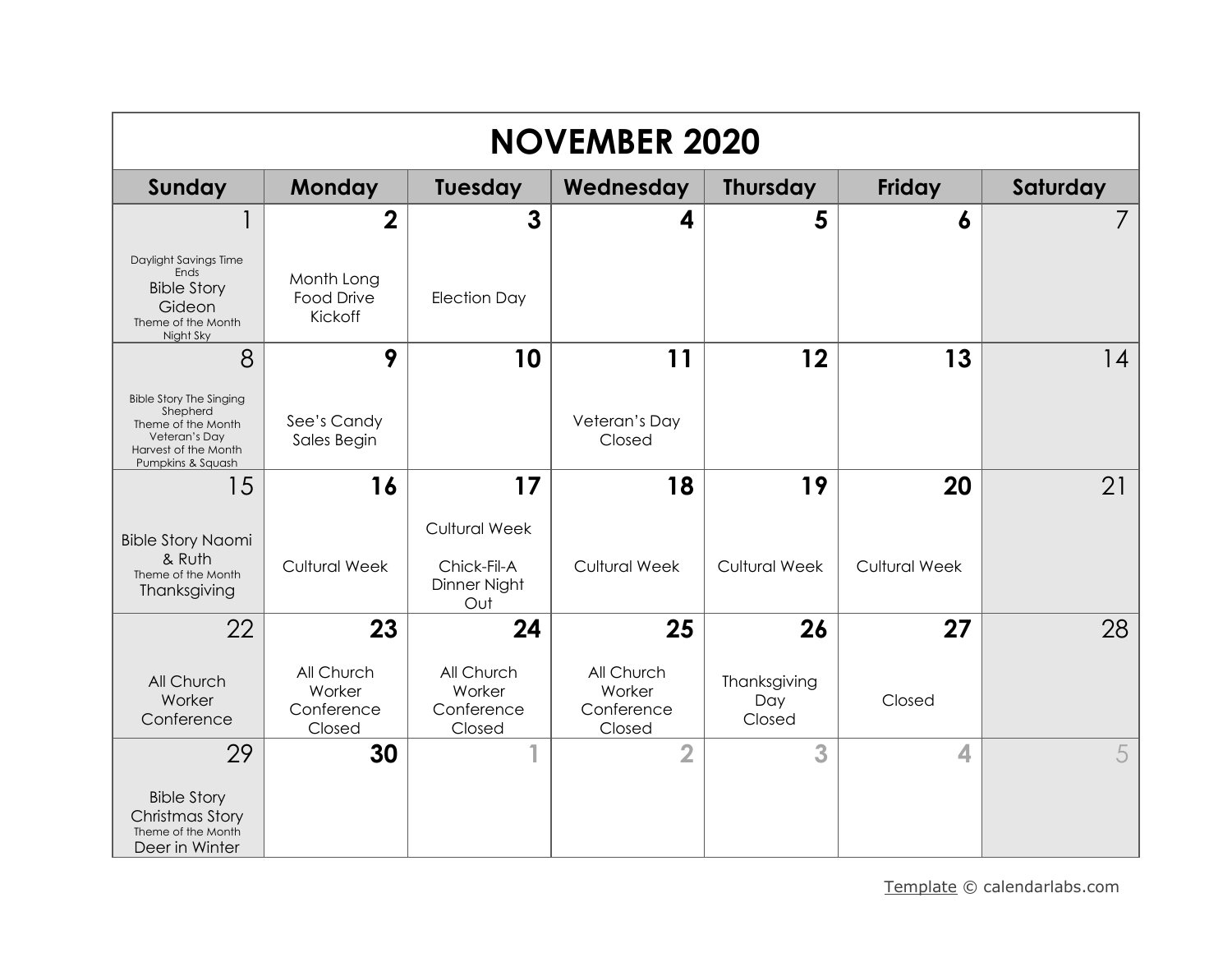| <b>DECEMBER 2020</b>                                                                                  |                                       |                               |                           |                             |                                                                       |                |  |  |
|-------------------------------------------------------------------------------------------------------|---------------------------------------|-------------------------------|---------------------------|-----------------------------|-----------------------------------------------------------------------|----------------|--|--|
| Sunday                                                                                                | <b>Monday</b>                         | <b>Tuesday</b>                | Wednesday                 | <b>Thursday</b>             | <b>Friday</b>                                                         | Saturday       |  |  |
| 29                                                                                                    | 30                                    | 1                             | $\overline{2}$            | 3                           | 4                                                                     | 5              |  |  |
| <b>Bible Story</b><br>Christmas Story<br>Theme of the Month<br>Deer in Winter                         | Harvest of the<br>Month<br>Persimmons | Christmas Gram<br>Sales Begin | <b>Advent Service</b>     | See's Candy<br>Sales End    | Christmas on<br>Prairie & Tree<br><b>Trimming Event</b><br><b>TBD</b> |                |  |  |
| 6                                                                                                     | $\overline{7}$                        | 8                             | 9                         | 10                          | 11                                                                    | 12             |  |  |
| <b>Bible Story</b><br><b>Christmas Story</b><br>Theme of the Month<br>Holiday Wants &<br><b>Needs</b> |                                       |                               | <b>Advent Service</b>     |                             |                                                                       |                |  |  |
| 13                                                                                                    | 14                                    | 15                            | 16                        | 17                          | 18                                                                    | 19             |  |  |
| <b>Bible Story</b><br>Christmas Story                                                                 |                                       | Christmas Gram<br>Sales End   | <b>Advent Service</b>     | See's Candy<br>Delivery     | Christmas<br>Celebration<br>Pajama Day<br>Christmas Gram<br>Delivery  |                |  |  |
| 20                                                                                                    | 21                                    | 22                            | 23                        | 24                          | 25                                                                    | 26             |  |  |
| Children's Christmas<br>Service TBD due to<br>COVID19<br><b>Bible Story</b>                           |                                       |                               | <b>Advent Service</b>     | Christmas Eve<br>Closed     | Christmas<br>Closed                                                   |                |  |  |
| Christmas Story                                                                                       |                                       |                               | Closing @ 4:30PM          | Christmas Eve<br>Service    | Christmas<br>Service                                                  |                |  |  |
| 27                                                                                                    | 28                                    | 29                            | 30                        | 31                          |                                                                       | $\overline{2}$ |  |  |
|                                                                                                       | Christmas Break<br>Closed             | Christmas Break<br>Closed     | Christmas Break<br>Closed | New Year's<br>Eve<br>Closed |                                                                       |                |  |  |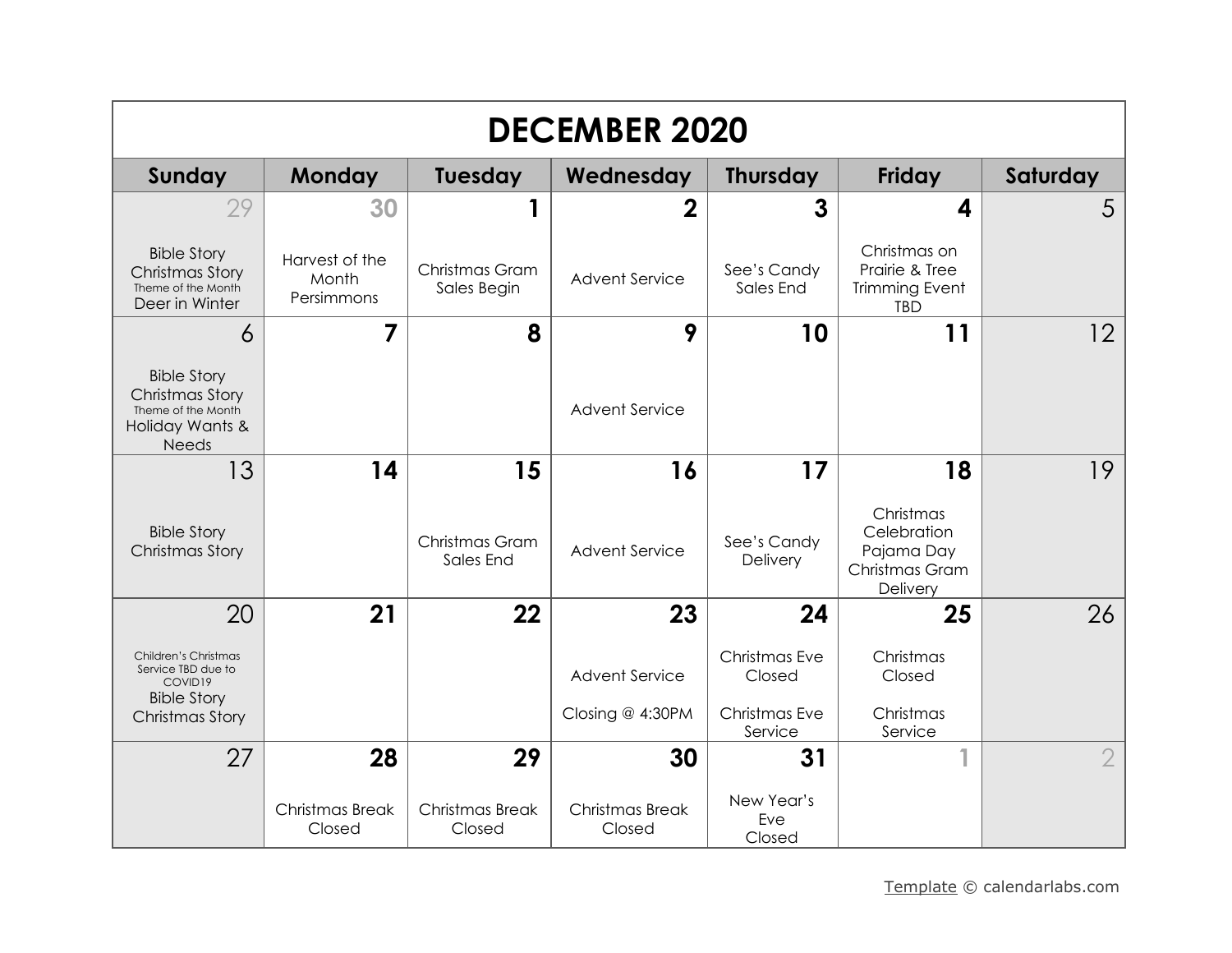| <b>JANUARY 2021</b>                                                                                              |                                   |                                   |                                       |                                          |                                              |                |  |
|------------------------------------------------------------------------------------------------------------------|-----------------------------------|-----------------------------------|---------------------------------------|------------------------------------------|----------------------------------------------|----------------|--|
| Sunday                                                                                                           | Monday                            | Tuesday                           | Wednesday                             | <b>Thursday</b>                          | Friday                                       | Saturday       |  |
| 27                                                                                                               | 28                                | 29                                | 30                                    | 31                                       | 1                                            | $\overline{2}$ |  |
|                                                                                                                  | Harvest of the<br>Month<br>Kiwi   |                                   |                                       |                                          | New Year's Day<br>Closed                     |                |  |
| 3                                                                                                                | 4                                 | 5                                 | 6                                     | 7                                        | 8                                            | 9              |  |
| <b>Bible Story</b><br><b>Boy Jesus</b><br>Theme of the Month New<br>Year's Traditions                            | Welcome Back!                     |                                   |                                       |                                          |                                              |                |  |
| 10                                                                                                               | 11                                | 12                                | 13                                    | 14                                       | 15                                           | 16             |  |
| <b>Bible Story Jesus'</b><br><b>Baptism</b><br>Theme of the Month<br>Dr. King                                    |                                   |                                   |                                       |                                          |                                              |                |  |
| 17                                                                                                               | 18                                | 19                                | 20                                    | 21                                       | 22                                           | 23             |  |
| <b>Bible Story Ten</b><br>Lepers<br>Theme of the Month<br><b>Arctic Animals</b>                                  | M L King Day<br>Closed            |                                   | <b>Inauguration Day</b>               |                                          |                                              |                |  |
| 24                                                                                                               | 25                                | 26                                | 27                                    | 28                                       | 29                                           | 30             |  |
| NLSW Singing in Church<br><b>TBD</b><br>Scholastic Book Fair<br><b>Bible Story Blind Man</b><br>Theme Inventions | NLSW &<br>Scholastic Book<br>Fair | NLSW &<br>Scholastic Book<br>Fair | NLSW & Scholastic<br><b>Book Fair</b> | NLSW &<br>Scholastic<br><b>Book Fair</b> | NLSW &<br>Scholastic Book<br>Fair<br>VIP Day |                |  |
| 31                                                                                                               |                                   | $\overline{\mathbf{2}}$           | 3                                     | 4                                        | 5                                            | 6              |  |
| <b>Bible Story Jesus' Feeds</b><br>5,000<br>Theme of the Month<br>Properties of Ice &<br>Snow                    |                                   |                                   |                                       |                                          |                                              |                |  |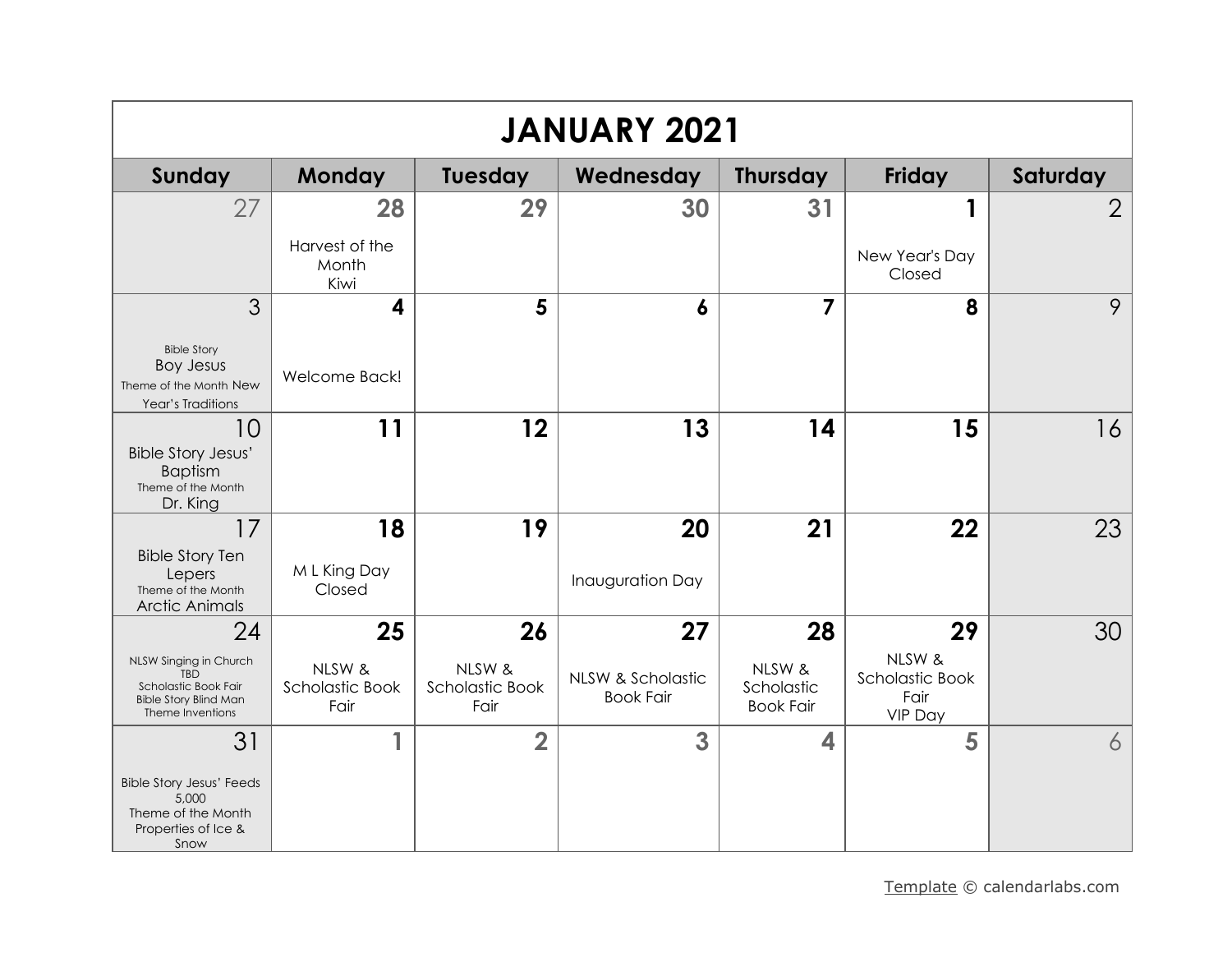| <b>FEBRUARY 2021</b>                                                                                    |                                      |                |                                                              |                                       |                                                                             |                        |  |
|---------------------------------------------------------------------------------------------------------|--------------------------------------|----------------|--------------------------------------------------------------|---------------------------------------|-----------------------------------------------------------------------------|------------------------|--|
| Sunday                                                                                                  | <b>Monday</b>                        | <b>Tuesday</b> | Wednesday                                                    | <b>Thursday</b>                       | <b>Friday</b>                                                               | Saturday               |  |
| 31                                                                                                      | 1                                    | $\overline{2}$ | $\mathbf{3}$                                                 | 4                                     | 5                                                                           | 6                      |  |
| <b>Bible Story</b><br>Feeds 5,000<br>Theme of the Month<br>Groundhog Day                                | <b>Valentine Gram</b><br>Sales Begin | Groundhog Day  |                                                              |                                       |                                                                             |                        |  |
| 7                                                                                                       | 8                                    | 9              | 10                                                           | 11                                    | 12                                                                          | 13                     |  |
| <b>Bible Story Blesses</b><br>the Children<br>Theme of the Month<br><b>Black History</b><br>Month       |                                      |                |                                                              | Valentine<br><b>Gram Sales</b><br>End | <b>Valentine Class</b><br>Celebrations<br><b>Valentine Gram</b><br>Delivery |                        |  |
| 14                                                                                                      | 15                                   | 16             | 17                                                           | 18                                    | 19                                                                          | 20                     |  |
| <b>Valentine's Day</b><br><b>Bible Story Good</b><br>Samaritan<br>Theme of the Month<br>President's Day | Presidents' Day<br>Closed            |                | Ash Wednesday<br><b>Morning Service</b><br>& Evening Service |                                       |                                                                             | Spring Clean Up<br>Day |  |
| 21                                                                                                      | 22                                   | 23             | 24                                                           | 25                                    | 26                                                                          | 27                     |  |
| <b>Bible Story</b><br>One Man says<br><b>Thank You</b><br>Theme of the Month<br>Dental Health           |                                      |                | Lent Service                                                 |                                       |                                                                             |                        |  |
| 28                                                                                                      | 1                                    | $\overline{2}$ | 3                                                            | 4                                     | 5                                                                           | 6                      |  |
| Harvest of the<br>Month<br>Cabbage                                                                      |                                      |                |                                                              |                                       |                                                                             |                        |  |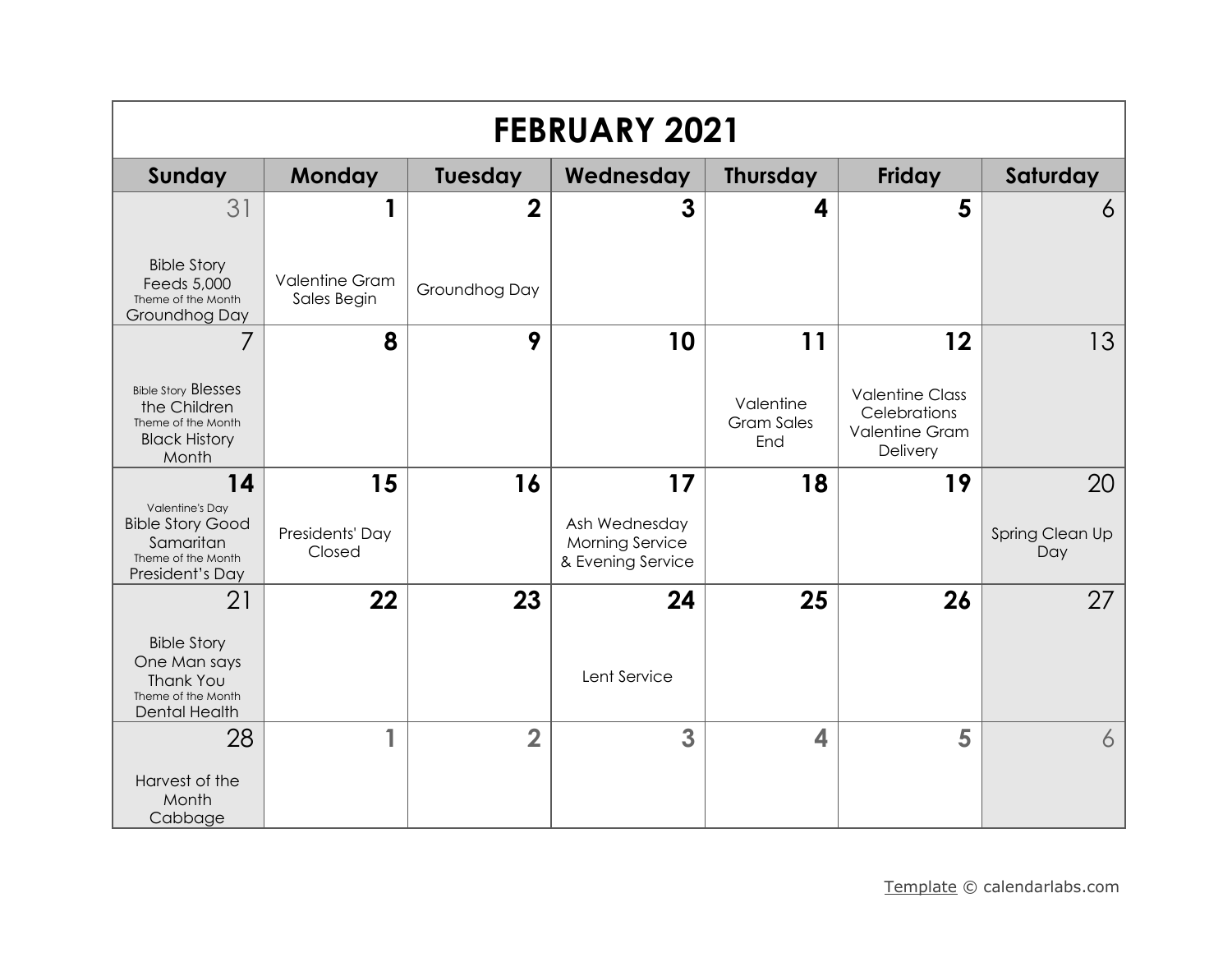|                                                                                                                  | <b>MARCH 2021</b>                     |                |                                                               |          |                                      |                                                                    |  |  |
|------------------------------------------------------------------------------------------------------------------|---------------------------------------|----------------|---------------------------------------------------------------|----------|--------------------------------------|--------------------------------------------------------------------|--|--|
| Sunday                                                                                                           | <b>Monday</b>                         | Tuesday        | Wednesday                                                     | Thursday | <b>Friday</b>                        | Saturday                                                           |  |  |
| 28                                                                                                               | 1                                     | $\overline{2}$ | 3                                                             | 4        | 5                                    | 6                                                                  |  |  |
| <b>Bible Story</b><br>Zacchaeus<br>Theme of the Month<br>Spring is Coming!                                       | Harvest of the<br>Month<br>Grapefruit |                | Lent Service                                                  |          |                                      |                                                                    |  |  |
| 7                                                                                                                | 8                                     | 9              | 10                                                            | 11       | 12                                   | 13                                                                 |  |  |
| <b>Bible Story</b><br>The Easter Story<br>Theme of the Month<br>Egg Animals                                      |                                       |                | Lent Service                                                  |          |                                      | Pancake<br><b>Breakfast with</b><br>Rummage Sale<br>& Boutique TBD |  |  |
| 14                                                                                                               | 15                                    | 16             | 17                                                            | 18       | 19                                   | 20                                                                 |  |  |
| Daylight Saving Begins<br><b>Bible Story</b><br>The Easter Story<br>Theme of the Month<br>Meet an<br>Illustrator |                                       |                | St. Patrick's Day<br>Green Food Taste<br>Test<br>Lent Service |          |                                      |                                                                    |  |  |
| 21                                                                                                               | 22                                    | 23             | 24                                                            | 25       | 26                                   | 27                                                                 |  |  |
| <b>Bible Story</b><br>The Easter Story<br>Theme of the Month<br>Weather:<br>5 Senses                             |                                       |                | Lent Service                                                  |          | Family Movie<br>Night<br>(Style TBD) |                                                                    |  |  |
| 28                                                                                                               | 29                                    | 30             | 31                                                            | 1        | $\overline{2}$                       | 3                                                                  |  |  |
| Palm Sunday<br><b>Bible Story</b><br>The Easter Story                                                            |                                       |                |                                                               |          |                                      |                                                                    |  |  |

[Template](https://www.calendarlabs.com/2019-calendar-templates) © calendarlabs.com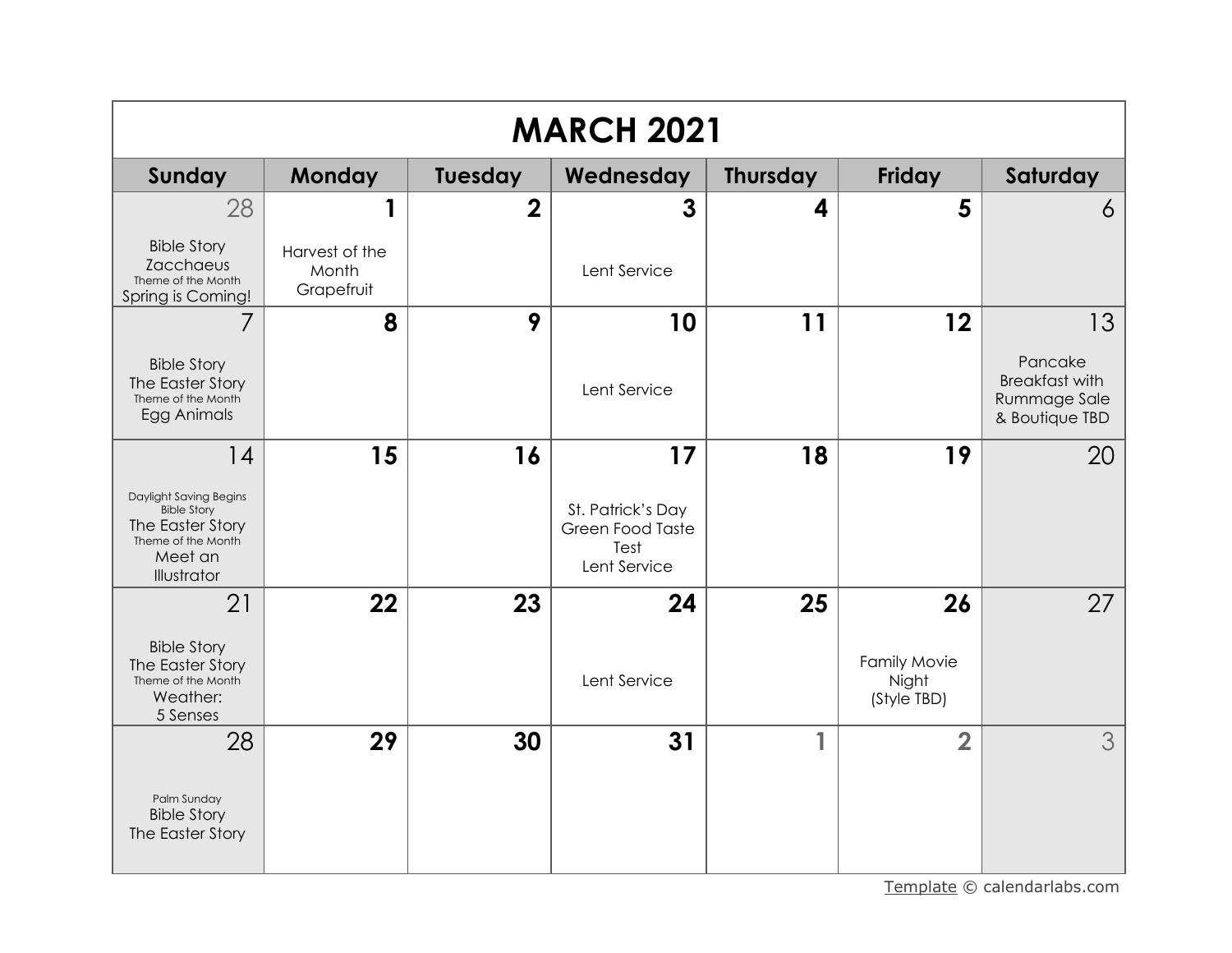| <b>APRIL 2021</b>                                                                         |                                      |                                      |                               |                                                   |                               |          |  |  |
|-------------------------------------------------------------------------------------------|--------------------------------------|--------------------------------------|-------------------------------|---------------------------------------------------|-------------------------------|----------|--|--|
| Sunday                                                                                    | Monday                               | <b>Tuesday</b>                       | Wednesday                     | <b>Thursday</b>                                   | Friday                        | Saturday |  |  |
| 28                                                                                        | 29                                   | 30                                   | 31                            |                                                   | $\boldsymbol{2}$              | 3        |  |  |
| <b>Bible Story</b><br>The Easter Story<br>Theme of the Month<br>Plants                    | Harvest of the<br>Month<br>Asparagus |                                      |                               | Maundy<br>Thursday<br>Easter in the<br>Classrooms | Good Friday<br>Closed         |          |  |  |
| 4                                                                                         | 5                                    | $\boldsymbol{6}$                     | $\overline{7}$                | 8                                                 | 9                             | 10       |  |  |
| Easter Sunday<br><b>Festivities TBD</b>                                                   | <b>Easter Break</b><br>Closed        | <b>Easter Break</b><br>Closed        | <b>Easter Break</b><br>Closed | <b>Easter Break</b><br>Closed                     | <b>Easter Break</b><br>Closed |          |  |  |
| 11                                                                                        | 12                                   | 13                                   | 14                            | 15                                                | 16                            | 17       |  |  |
| <b>Bible Story</b><br>The Easter Story<br>Theme of the Month<br>Earth Day                 | Welcome Back!                        |                                      |                               |                                                   |                               |          |  |  |
| 18                                                                                        | 19                                   | 20                                   | 21                            | 22                                                | 23                            | 24       |  |  |
| <b>Bible Story</b><br>Ascension<br>Theme of the Month<br>What Baby<br><b>Animals Need</b> |                                      | Jersey Mike's<br>Dinner Night<br>Out |                               | Earth Day<br>Earth Day<br>Movie                   |                               |          |  |  |
| 25                                                                                        | 26                                   | 27                                   | 28                            | 29                                                | 30                            |          |  |  |
| <b>Bible Story</b><br>Crippled Man<br>Theme of the Month<br>Home in a Tree                |                                      |                                      |                               |                                                   | Arbor Day                     |          |  |  |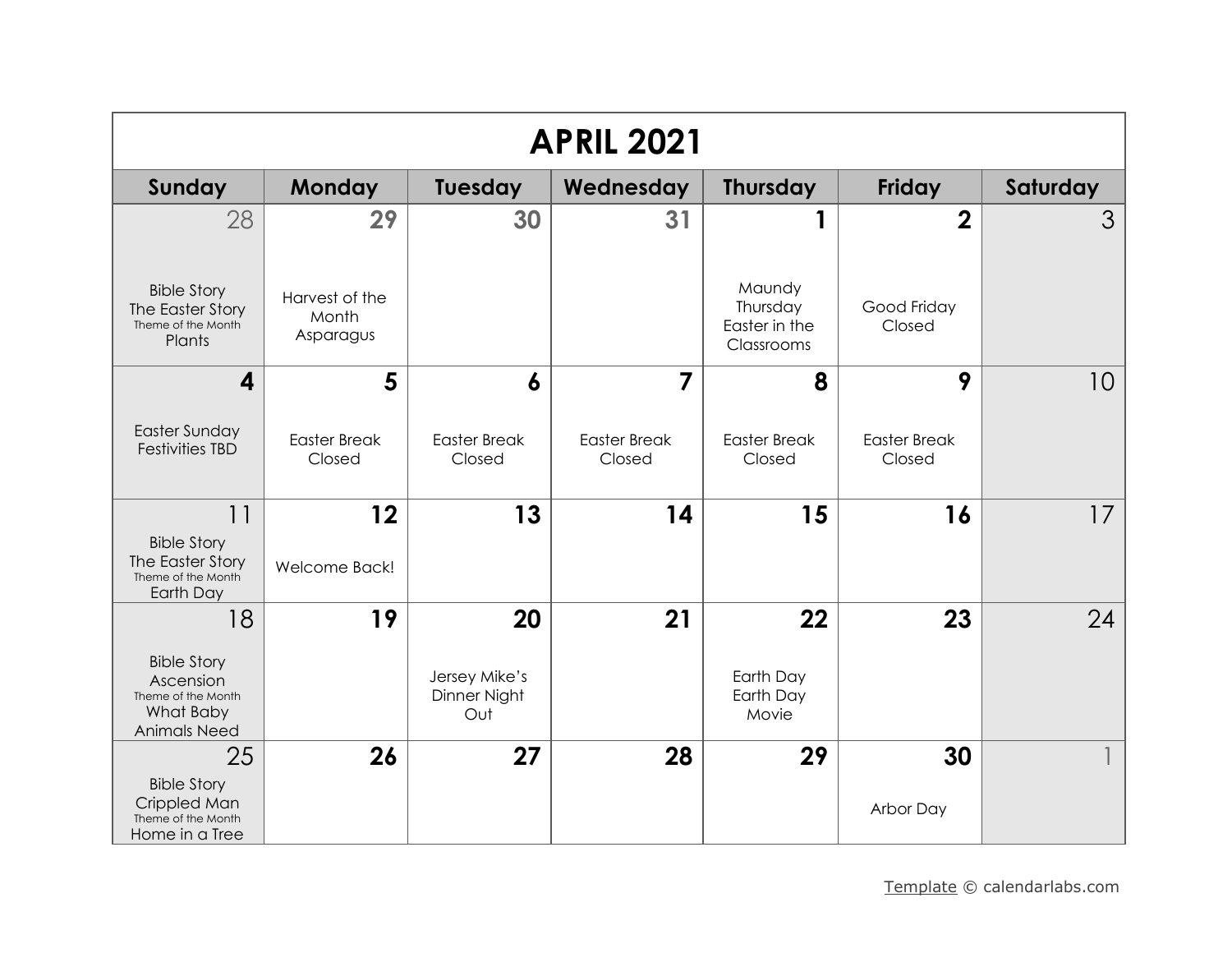| <b>MAY 2021</b>                                                                               |                                      |                                 |                                 |                                 |                                                  |          |  |  |
|-----------------------------------------------------------------------------------------------|--------------------------------------|---------------------------------|---------------------------------|---------------------------------|--------------------------------------------------|----------|--|--|
| <b>Sunday</b>                                                                                 | <b>Monday</b>                        | Tuesday                         | Wednesday                       | <b>Thursday</b>                 | Friday                                           | Saturday |  |  |
| 25                                                                                            | 26                                   | 27                              | 28                              | 29                              | 30                                               |          |  |  |
| <b>Bible Story</b><br>Crippled Man<br>Theme of the Month<br>Living vs. Nonliving              | Harvest of the<br>Month<br>Cucumbers |                                 |                                 |                                 |                                                  |          |  |  |
| $\overline{2}$                                                                                | 3                                    | $\overline{\mathbf{A}}$         | 5                               | 6                               | 7                                                | 8        |  |  |
| <b>Bible Story</b><br>Queen Esther<br>Theme of the Month<br><b>Water Safety</b>               | Teacher<br>Appreciation<br>Week      | Teacher<br>Appreciation<br>Week | Teacher<br>Appreciation<br>Week | Teacher<br>Appreciation<br>Week | Teacher<br>Appreciation Week<br>Morning with Mom |          |  |  |
| 9                                                                                             | 10                                   | 11                              | 12                              | 13                              | 14                                               | 15       |  |  |
| Mother's Day<br><b>Bible Story</b><br>Lost Son<br>Theme of the Month<br><b>Birds</b>          |                                      |                                 |                                 | <b>Ascension Day</b>            | Pre-K<br>Conferences                             |          |  |  |
| 16<br><b>Bible Story</b><br>David & Goliath<br>Theme of the Month<br>Sharks                   | 17                                   | 18                              | 19                              | 20                              | 21                                               | 22       |  |  |
| 23                                                                                            | 24                                   | 25                              | 26                              | 27                              | 28                                               | 29       |  |  |
| <b>Bible Story</b><br>Daniel & The Lions<br>Theme of the Month<br>Summer: Long ago &<br>Today |                                      |                                 |                                 |                                 |                                                  |          |  |  |
| 30                                                                                            | 31                                   | 1                               | $\overline{2}$                  | 3                               | 4                                                | 5        |  |  |
| <b>Bible Story</b><br>3 Men & the Fiery<br>Furnace<br>Theme of the Month<br>The American Flag | <b>Memorial Day</b><br>Closed        |                                 |                                 |                                 |                                                  |          |  |  |

[Template](https://www.calendarlabs.com/2019-calendar-templates) © calendarlabs.com